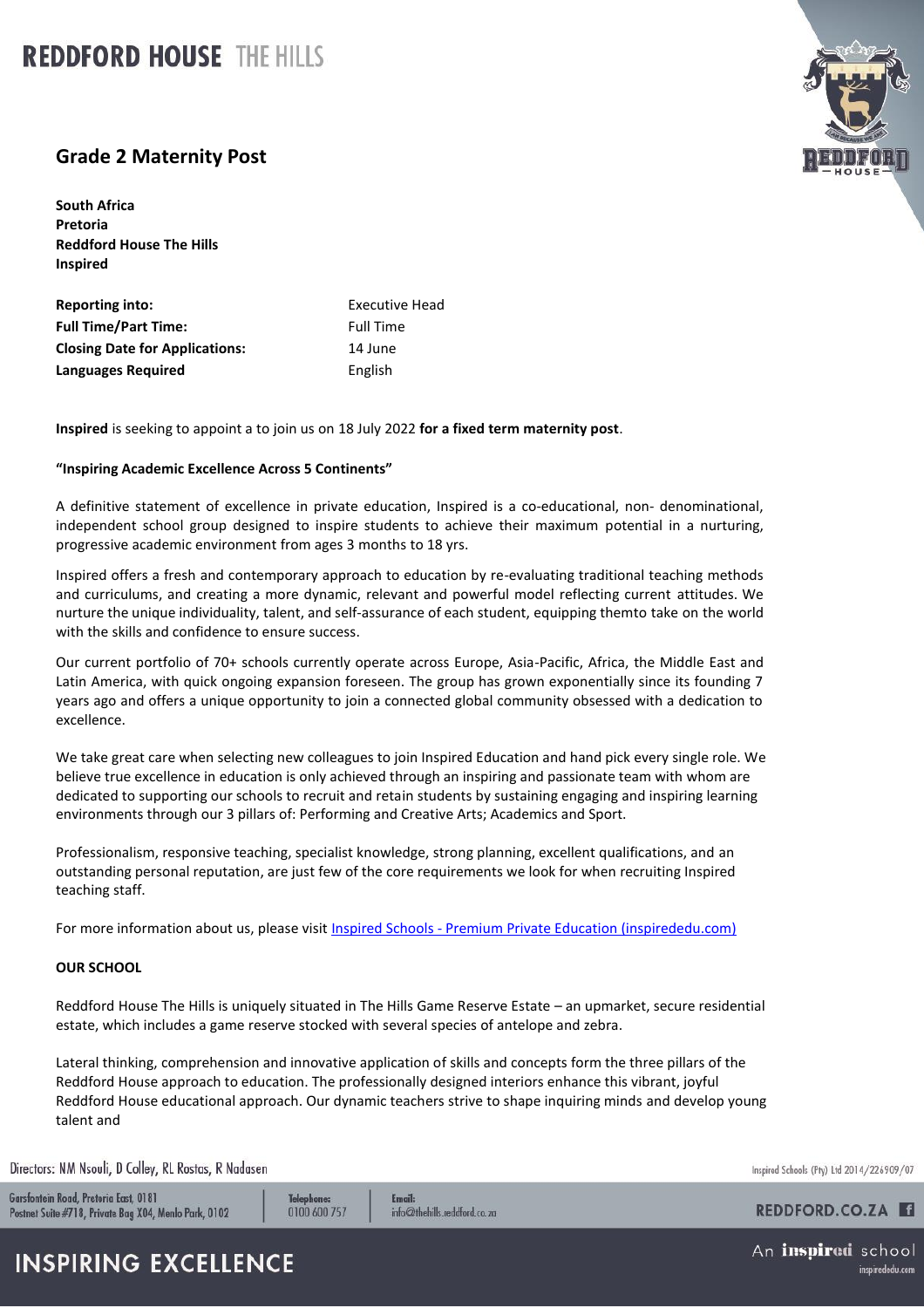are selected for their specialist knowledge, excellent qualifications, outstanding reputations, and rapport with students.

At the Reddford House The Hills we strive to create well balanced students, who are happy and confident in themselves, ready to take on the future. Our dynamic teachers are handpicked to inspire exceptional learning experiences. At Reddford House The Hills we are committed to inspiring academic, cultural and sporting excellence.

### **WHY APPLY**

### **"Be at the forefront of International Education"**

When you join Inspired, you become part of a unique global community of passionate professionals, with unrivalled access to extensive guidance, support and advice all focused on creating a culture of excellence in education.

### **WHAT WE OFFER**

- The most collaborative environment, at every level, that you will find anywhere.
- Excellent resources
- Excellent professional development within the Inspired group and a global network of over 70 schools to learn alongside
- At the leading edge of independent school thinking.
- A culture of excellence.
- Network of opportunities &
- Competitive package.

### **ROLE SUMMARY & JOB PURPOSE**

- To adopt a holistic view to students in their care, promoting the general progress and well-being of individuals and of any class or group assigned to them.
- To create a positive learning environment and motivate students to achieve their full potential

### **ROLE RESPONSIBILITIES**

This position will be responsible for the following:

- Plan, prepare and present interesting and exciting Mathematics lessons.
- Establish a teaching environment that is nurturing, and which promotes engaged learning.
- Behave in a professional manner regarding punctuality, behaviour, standards of work and students' homework.
- Evaluate, reflect on, and refine teaching practice.
- Be open to continuously develop ones teaching through personal and school wide professional development.
- Teach extra lessons, when required, on two afternoons per week.
- Produce resources of a high standard for students.
- Respond to e-mails and telephone messages from parents within 24 hours.
- Show loyalty to all facets of Reddford House.
- Attend all special occasions at the discretion of the relevant Head.
- Set and mark exams and all other forms of student evaluation.
- Write report comments.

**INSPIRING EXCELLENCE** 

### Directors: NM Nsouli, D Colley, RL Rostas, R Nadasen

Garsfontein Road, Pretoria East, 0181 Postnet Suite #718, Private Bag X04, Menlo Park, 0102

Telephone 0100 600 757 Fmailinfo@thehills.reddford.co.za Inspired Schools (Pty) Ltd 2014/226909/07

REDDFORD.CO.ZA

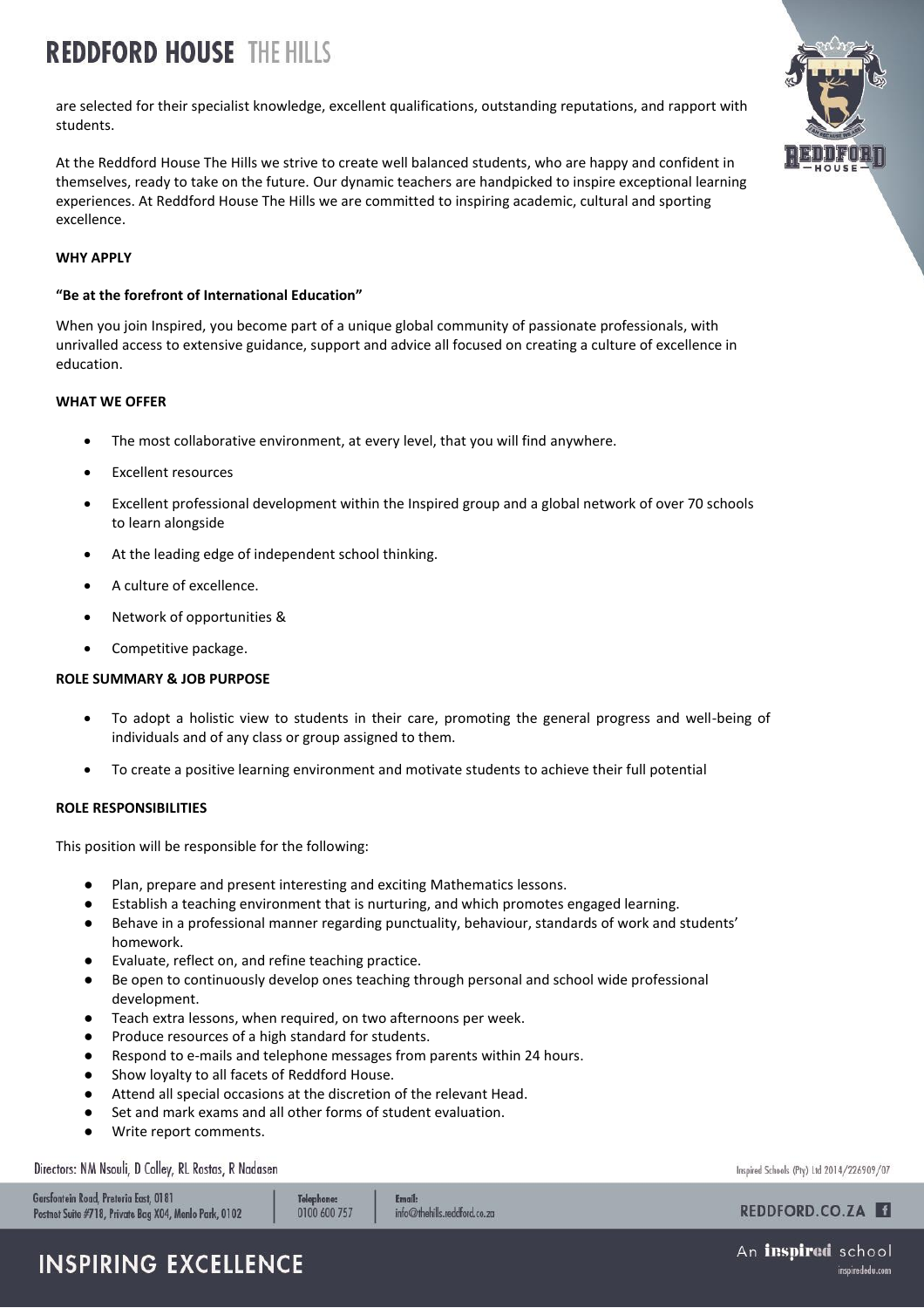The post holder is required to undertake any other reasonable tasks that the School Head/line manager determine.

Whilst every effort has been made to explain the main duties and responsibilities of the post, each individual responsibility undertaken may not be identified. The duties outlined above are not intended as a restrictive list and may be extended or altered to include other tasks that are commensurate with the role as directed Senior Management.

### **WHAT WE'RE LOOKING FOR**

|                                                                                                                              | <b>ESSENTIAL</b>                                                                                                                                                                                                                                                                                                                                                                                                               | <b>DESIRABLE</b>                                     |
|------------------------------------------------------------------------------------------------------------------------------|--------------------------------------------------------------------------------------------------------------------------------------------------------------------------------------------------------------------------------------------------------------------------------------------------------------------------------------------------------------------------------------------------------------------------------|------------------------------------------------------|
|                                                                                                                              |                                                                                                                                                                                                                                                                                                                                                                                                                                |                                                      |
| <b>Inspired Required Teaching</b><br><b>Standards</b><br>A full outline of Teaching<br>standards are available on<br>request | Able to set clear expectations and stretching goals<br>٠<br>Adaptable teaching style incorporating feedback<br>$\bullet$<br>A depth of understanding in the relevant subject area<br>٠<br>Ability to judge learning effectiveness<br>Excellent preparation and planning<br>Assessment of student outcomes and feedback to enhance<br>performance<br>Genuine care and attention for the highest standards of student<br>welfare |                                                      |
| Skills and previous experience                                                                                               | A minimum of 2/3/4/5 years'<br>٠<br>experience with students in a<br>secondary school and post 16<br>Confidence with use of ICT in<br>teaching                                                                                                                                                                                                                                                                                 | Previous<br>experience with<br><b>IEB Programmes</b> |
| <b>Qualifications and</b><br><b>Accreditations</b>                                                                           | University degree in appropriate<br>$\bullet$<br>subject<br><b>Certified Teaching Status</b><br>Appropriate right to work                                                                                                                                                                                                                                                                                                      |                                                      |

### **HOW TO APPLY**

- Please send a covering letter and copy of your resumé to the following email address: **careers@thehills.reddford.co.za**
- Your resume will be reviewed and if you meet the criteria, we will contact you for an interview.

Due to the current COVID environment, interviews may place via Skype, MS Teams, Zoom or another virtual platform.

All applicants will be expected to provide some if not all of the following (i) a supporting statement clearly outlining why they are interested in the position and school (ii) a CV with their details and history of employment and achievements (iii) at least two referees from a recent/current appointment.

### **SAFEGUARDING STATEMENT**

Inspired are committed to safeguarding and promoting the welfare of children and young people

and if successful you are expected to share this commitment. The protection of our students' welfare is the responsibility of all staff and individuals are expected to conduct themselves in a way that reflects the principles and values of our organization.

Directors: NM Nsouli, D Colley, RL Rostas, R Nadasen

Garsfontein Road, Pretoria East, 0181 Postnet Suite #718, Private Bag X04, Menlo Park, 0102

**Telephone:** 0100 600 757 Fmailinfo@thehills.reddford.co.za Inspired Schools (Pty) Ltd 2014/226909/07

REDDFORD.CO.ZA

An **inspired** school inspirededu.com

**INSPIRING EXCELLENCE**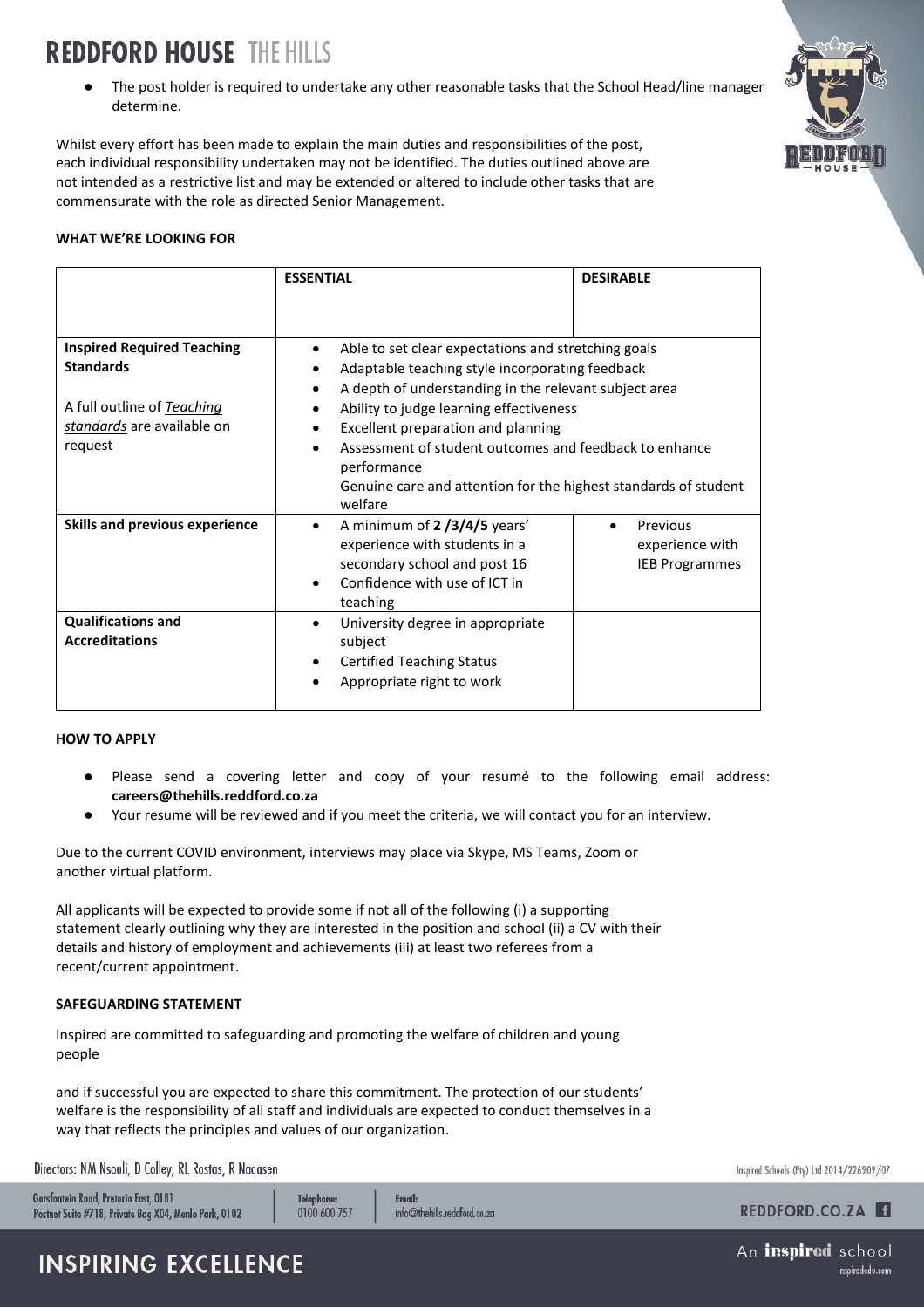successful applications will also be required to undergo rigorous child protection screening including checks with past employers and an enhanced DBS check as well as completing any relevant safeguarding assessments

### **EQUAL OPPORTUNITIES STATEMENT**

Inspired Education is an equal opportunity employer that is committed to diversity and inclusion in the workplace. We prohibit discrimination and harassment of any kind based on race, colour, sex, religion, sexual orientation, national origin, disability, genetic information, pregnancy, or any other protected characteristic as outlined by law.

This policy applies to all employment practices within our organization, including hiring, recruiting, promotion, termination, layoff, recall, leave of absence, compensation, benefits, training, and apprenticeship. Inspired makes hiring decisions based solely the skills, experiences and attributes needed to continue to deliver excellence.

*Reddford House,* in line with POPIA (Protection of Personal Information Act) will attempt to ensure the confidentiality of all applicants for this role. All reasonable measures will be in place to protect the personal information that will be used in the recruitment, selection, and reporting process. By submitting your application for this position, you are recognising and accepting this disclaimer.

### **APPLICATION FORM- SCHOOL STAFF**

### **Introduction**

Inspired is committed to safeguarding and promoting the welfare of children and young people and expects all staff, volunteers and other third parties to share this commitment. Safer Recruitment practice and pre-employment background checks will be undertaken before any appointment is confirmed.

Please complete the following form as fully as possible. Please attach your CV in addition to the completed application form. The information requested below complies with Inspired's guidance on safer recruiting.

| <b>POSITION APPLIED FOR:</b> |
|------------------------------|
|------------------------------|

| 1. PERSONAL DETAILS            |  |  |
|--------------------------------|--|--|
| Title (Dr/Mr/Mrs/Miss/Ms)      |  |  |
| <b>First Name and Surname:</b> |  |  |
| <b>ID Number:</b>              |  |  |
| <b>Current Address:</b>        |  |  |
|                                |  |  |
|                                |  |  |
|                                |  |  |
| <b>Postcode:</b>               |  |  |



Inspired Schools (Pty) Ltd 2014/226909/07



REDDFORD.CO.ZA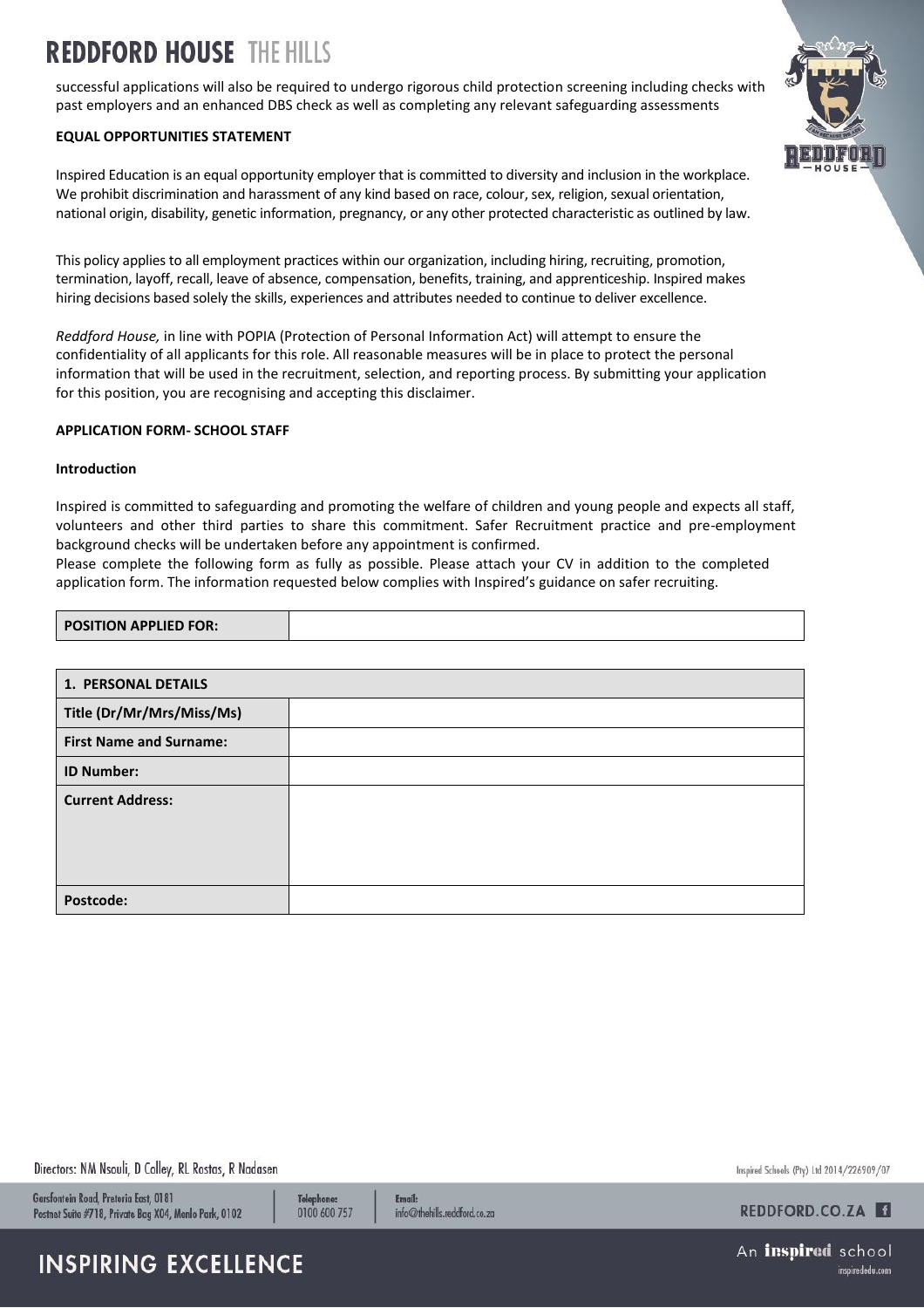| <b>Personal Competencies</b><br>and Attributes                               | $\bullet$<br>$\bullet$<br>٠<br>$\bullet$ | An unwavering commitment to the<br>development of students<br>A demonstrable passion for the profession<br>Excellent organizational skills<br>A positive attitude to change<br>An excellent classroom practitioner<br>A continuous<br>improvement mindset |  |
|------------------------------------------------------------------------------|------------------------------------------|-----------------------------------------------------------------------------------------------------------------------------------------------------------------------------------------------------------------------------------------------------------|--|
| Previous Address, covering the<br>last five years if different from<br>above |                                          |                                                                                                                                                                                                                                                           |  |
| <b>Home Telephone No:</b>                                                    |                                          | <b>Work Telephone</b>                                                                                                                                                                                                                                     |  |
| <b>Mobile Telephone No:</b>                                                  |                                          | Email:                                                                                                                                                                                                                                                    |  |
|                                                                              |                                          |                                                                                                                                                                                                                                                           |  |
| Do you have Qualified Teacher<br>Status?                                     |                                          |                                                                                                                                                                                                                                                           |  |
| <b>SACE Number:</b>                                                          |                                          |                                                                                                                                                                                                                                                           |  |

| 2. OTHER INFORMATION                            |  |  |
|-------------------------------------------------|--|--|
| Are you related to any employee of the School?  |  |  |
| If yes, who?                                    |  |  |
| Please state where you saw this post advertised |  |  |

# 3. EMPLOYMENT

Please supply a full history in chronological order (with start and end dates) of all previous employment and/or activities since leaving secondary education.

| 4. Employer Name & Address | <b>Job Title</b> | Date From/to<br>dd/mm/yy | <b>Current or Final</b><br>Salary, Reason<br>for Leaving |
|----------------------------|------------------|--------------------------|----------------------------------------------------------|
|                            |                  |                          |                                                          |
|                            |                  |                          |                                                          |



**INSPIRING EXCELLENCE**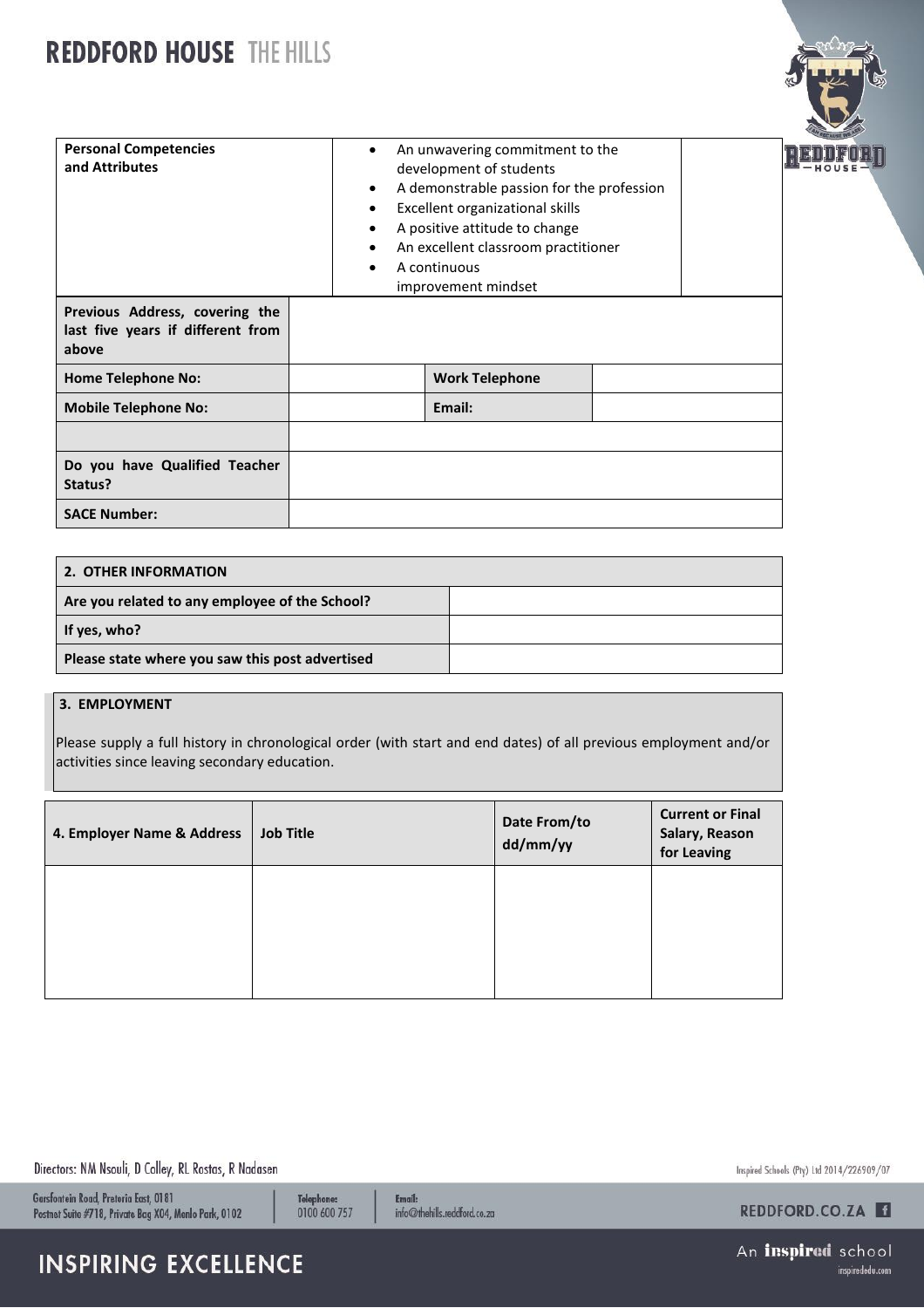|  |  |  |  |  |  |  | <b>REDDFORD HOUSE THE HILLS</b> |  |
|--|--|--|--|--|--|--|---------------------------------|--|
|--|--|--|--|--|--|--|---------------------------------|--|

| <b>REDDFORD HOUSE</b> THE HILLS |  |   |
|---------------------------------|--|---|
|                                 |  | E |
|                                 |  |   |
|                                 |  |   |
|                                 |  |   |
|                                 |  |   |
|                                 |  |   |
|                                 |  |   |
|                                 |  |   |
|                                 |  |   |
|                                 |  |   |
|                                 |  |   |
|                                 |  |   |

Directors: NM Nsouli, D Colley, RL Rostas, R Nadasen

Garsfontein Road, Pretoria East, 0181 Postnet Suite #718, Private Bag X04, Menlo Park, 0102 Email:<br>info@thehills.reddford.co.za

Inspired Schools (Pty) Ltd 2014/226909/07

REDDFORD.CO.ZA

**INSPIRING EXCELLENCE**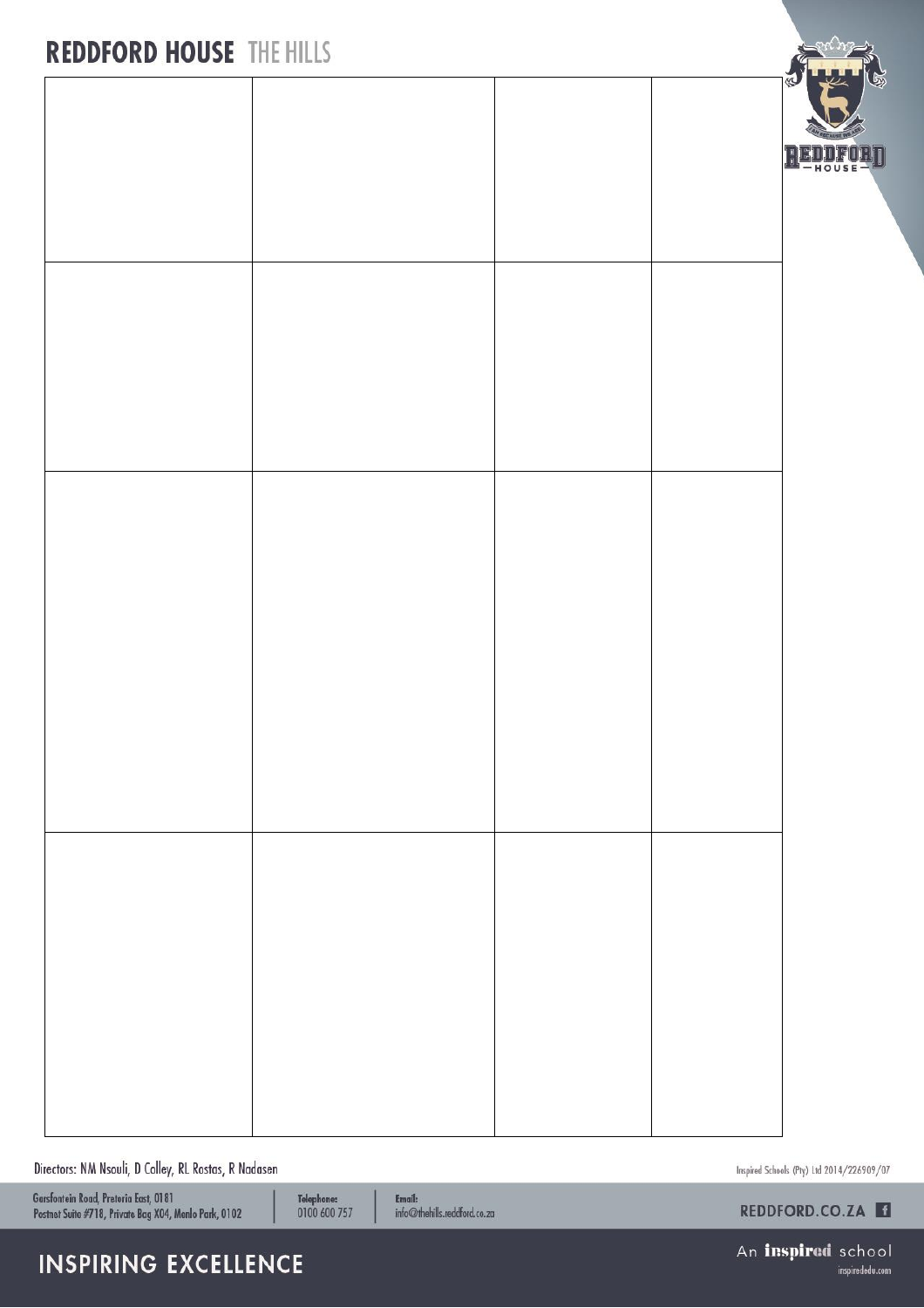

Please state the reason for leaving each position in full.

## **5. GAPS IN EMPLOYMENT**

If there are any gaps in your employment history, please give details and dates

### **6. REFERENCES**

Please supply the names and contact details of three people who we may contact for references. One of these must be your current/most recent employer. If the employer is a school, it is expected that in most cases the Head Teacher or Deputy Head will be the referee. Where you are not currently working with children, but have done so in the past, one referee must be from the employer by whom you were most recently employed in work with children. **Please note, references will not be accepted from relatives or from referees writing solely in the capacity of friend.**

The School intends to take up references from all shortlisted candidates before the interview where possible. The School reserves the right to take up references from any previous employer.

| 1. Name        | 2. Name         |  |
|----------------|-----------------|--|
| Position       | <b>Position</b> |  |
| <b>Address</b> | <b>Address</b>  |  |
|                |                 |  |
| Tel No.        | Tel No.         |  |
| Email.         | Email.          |  |

Directors: NM Nsouli, D Colley, RL Rostas, R Nadasen

Garsfontein Road, Pretoria East, 0181 Postnet Suite #718, Private Bag X04, Menlo Park, 0102

Telephone: 0100 600 757

info@thehills.reddford.co.za

Email:

Inspired Schools (Pty) Ltd 2014/226909/07

REDDFORD.CO.ZA

**INSPIRING EXCELLENCE**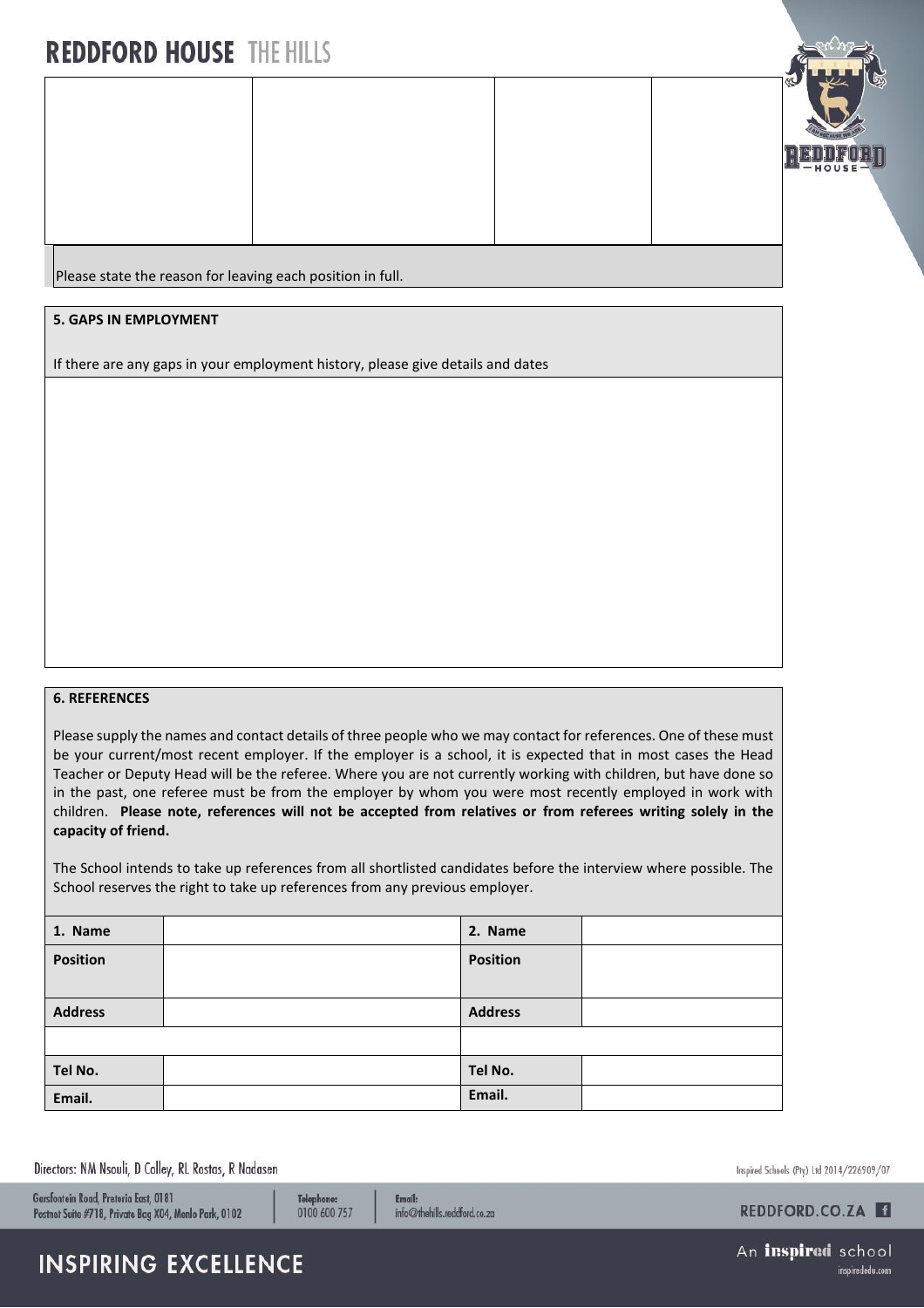| In what capacity do you know the above? |                                         | K<br>In what capacity do you know the above?                                          |
|-----------------------------------------|-----------------------------------------|---------------------------------------------------------------------------------------|
|                                         | May we contact prior to interview?      | May we contact prior to interview?                                                    |
| 3. Name                                 |                                         |                                                                                       |
| <b>Position</b>                         |                                         | If you were known to either of your referees by<br>another name, please give details: |
| <b>Address</b>                          |                                         |                                                                                       |
|                                         |                                         |                                                                                       |
| Tel No.                                 |                                         |                                                                                       |
| <b>Email</b>                            |                                         |                                                                                       |
|                                         | In what capacity do you know the above? |                                                                                       |

# **7. DECLARATION**

As the job for which you are applying involves substantial opportunity for access to children, it is important that you provide us with legally accurate answers.

Upfront disclosure of a criminal record may not debar you from appointment as we shall consider the nature of the offence, how long ago and at what age it was committed and any other relevant factors. Please submit information in confidence enclosing details in a separate sealed envelope which will be seen and then destroyed by the appropriate responsible person. If you would like to discuss this beforehand, please telephone in confidence to the Head of School.

Please disclose any unspent convictions, cautions, reprimands, or warnings.

You should be aware that the School will institute its own checks on successful applicants for short listing.

Failure to declare any convictions may disqualify you for appointment or result in summary dismissal if the discrepancy comes to light subsequently.

Please delete as appropriate:

### **I have nothing to declare** OR **I enclose a confidential statement**

I confirm that the information provided by me on this application form is real and correct and gives a fair representation of my qualifications and work experience. I also declare that I have read and understood the data protection clause and I consent to the processing of the personal data provided during the recruitment process and during employment, if I am successful.

SIGNATURE DATE

Where this form is submitted electronically and without signature, electronic receipt of this form by the School will be deemed to be equivalent to submission of a signed version and will constitute confirmation of the declaration.

### **INFORMATION ON DATA PROTECTION**

The POPIA Act aims to regulate, in harmony with international standards established under the General Data Protection Regulation (EU) 2016/679 (GDPR), the processing of personal information held by public and private

Directors: NM Nsouli, D Colley, RL Rostas, R Nadasen

Garsfontein Road, Pretoria East, 0181 Postnet Suite #718, Private Bag X04, Menlo Park, 0102

**Telephone:** 0100 600 757 Fmailinfo@thehills.reddford.co.za Inspired Schools (Pty) Ltd 2014/226909/07

REDDFORD.CO.ZA

**INSPIRING EXCELLENCE**